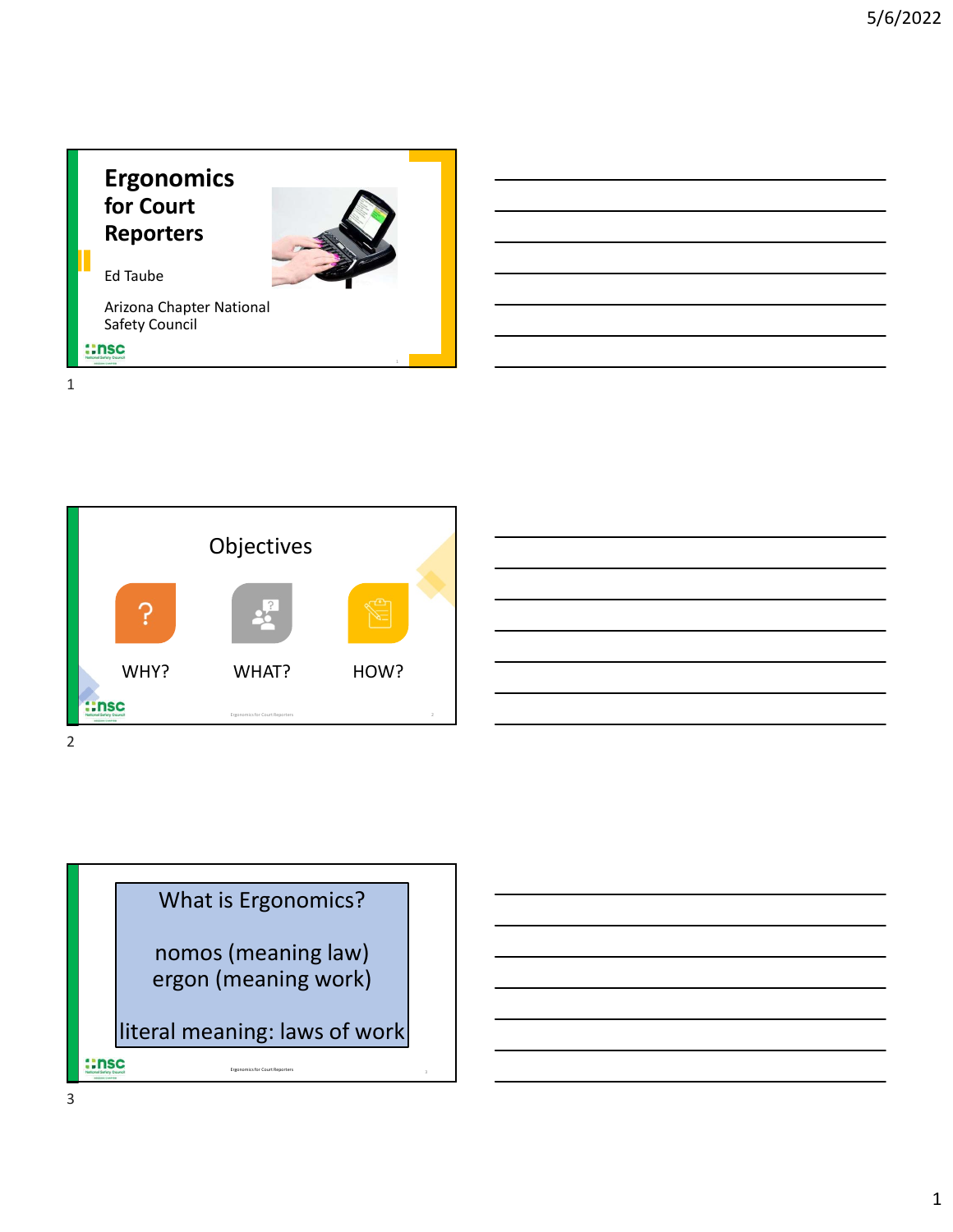| Ergonomics is the study of<br>human physiology and<br>behavior to appropriately<br>National<br>design the work and living<br>Safety<br>environment.<br>Council<br>Definition<br>It can also be referred to as<br>"human factors engineering."<br><b>::nsc</b><br>Ergonomics for Court Reporters |  |
|-------------------------------------------------------------------------------------------------------------------------------------------------------------------------------------------------------------------------------------------------------------------------------------------------|--|
|                                                                                                                                                                                                                                                                                                 |  |
|                                                                                                                                                                                                                                                                                                 |  |
|                                                                                                                                                                                                                                                                                                 |  |
|                                                                                                                                                                                                                                                                                                 |  |
|                                                                                                                                                                                                                                                                                                 |  |
|                                                                                                                                                                                                                                                                                                 |  |
|                                                                                                                                                                                                                                                                                                 |  |









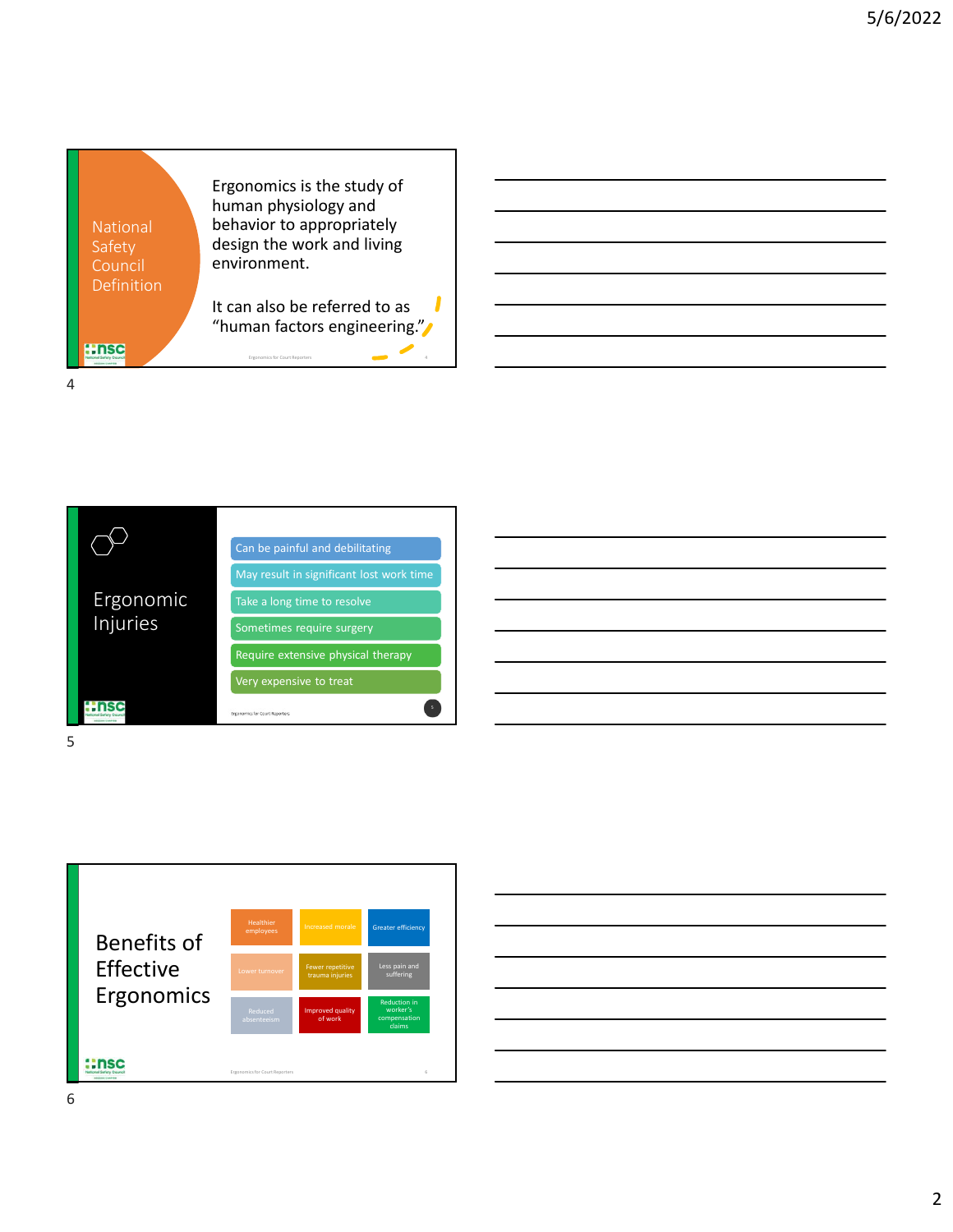







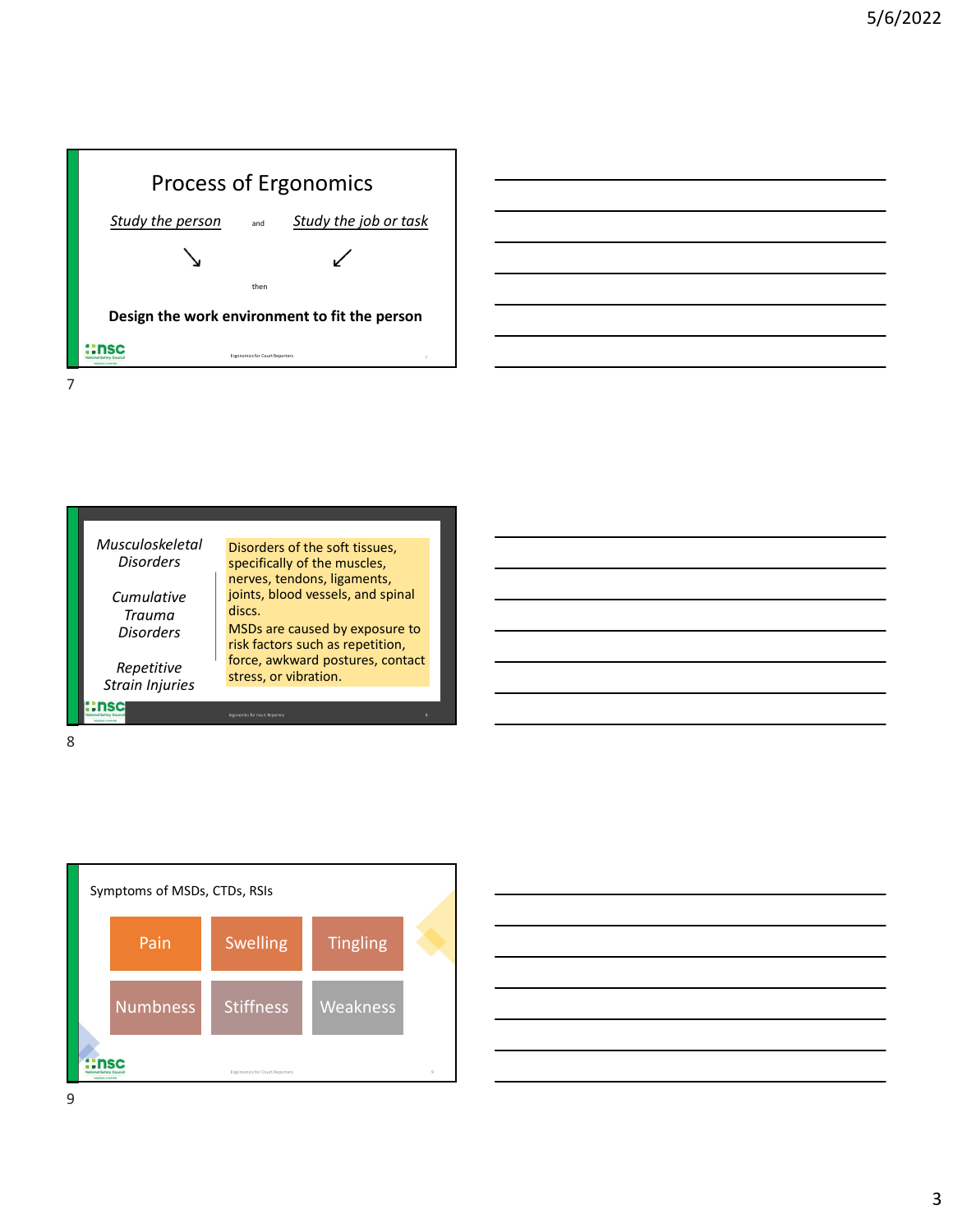

10

### Treatments for MSDs and RSIs Rest, icing, splinting, elevation, antiinflammatories, steroid injection, surgery Hand exercises, stretching, and light weightlifting can also be helpful **::nsc**

Ergonomics for Court Reporters and the control of the control of the control of the control of the control of the control of the control of the control of the control of the control of the control of the control of the con



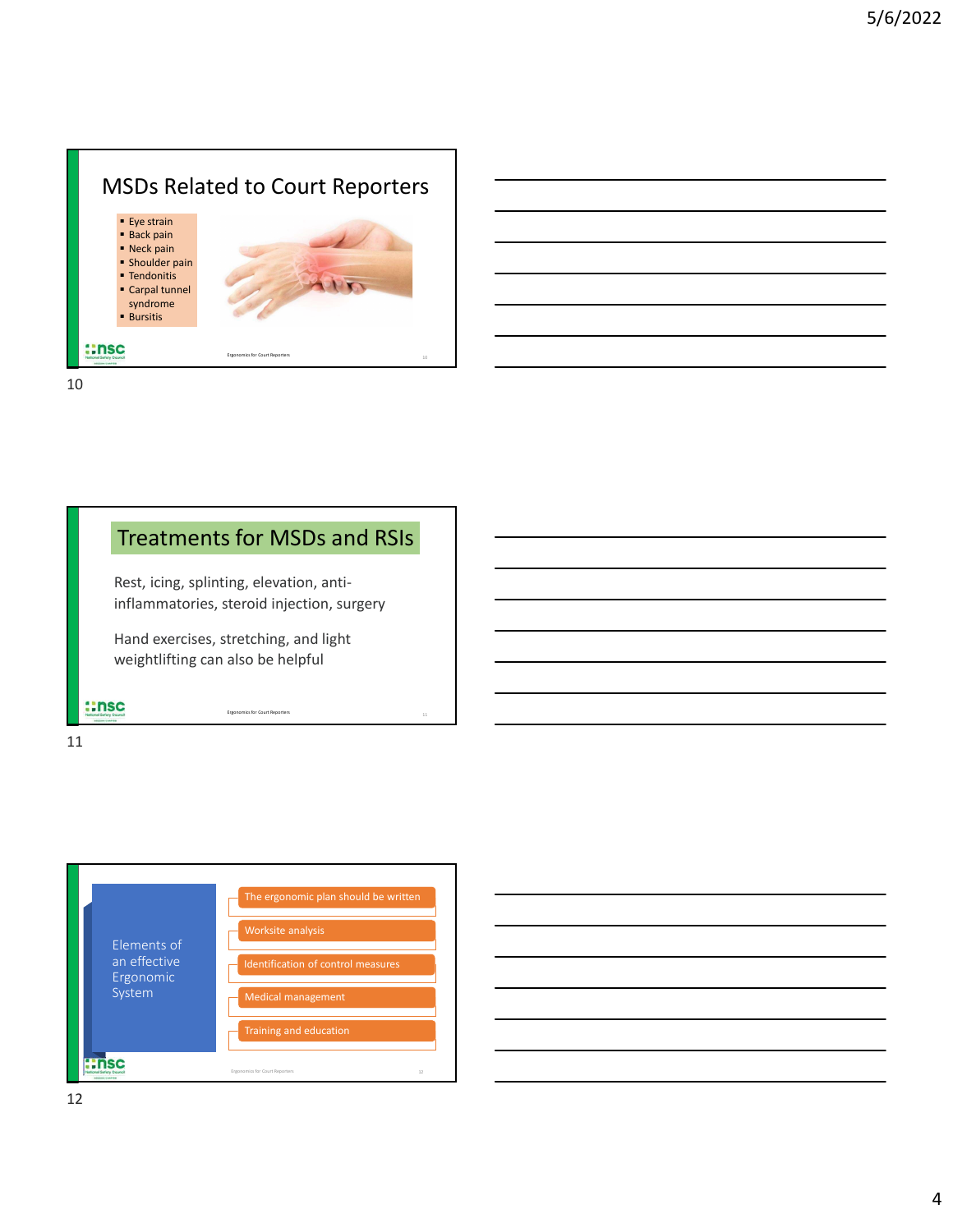







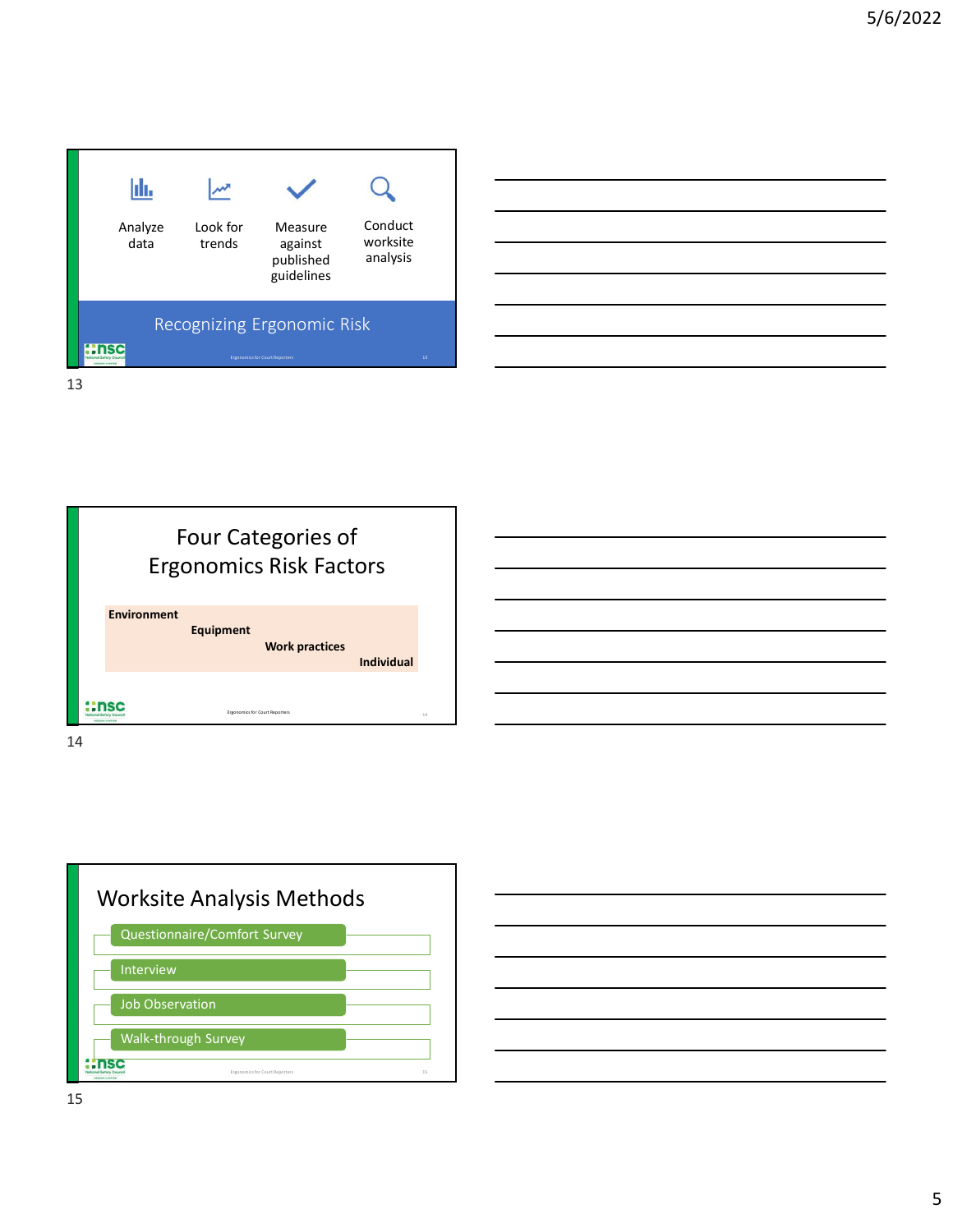## Recognizing Ergonomic Risk

# What hurts?

|               | <b>Recognizing Ergonomic Risk</b>                          |                                        |                                                                                                                                               |                                                                                                                                                                  |        |  |  |  |
|---------------|------------------------------------------------------------|----------------------------------------|-----------------------------------------------------------------------------------------------------------------------------------------------|------------------------------------------------------------------------------------------------------------------------------------------------------------------|--------|--|--|--|
|               |                                                            |                                        |                                                                                                                                               |                                                                                                                                                                  |        |  |  |  |
| What hurts?   |                                                            |                                        |                                                                                                                                               |                                                                                                                                                                  |        |  |  |  |
|               |                                                            |                                        |                                                                                                                                               |                                                                                                                                                                  |        |  |  |  |
|               |                                                            |                                        |                                                                                                                                               |                                                                                                                                                                  |        |  |  |  |
| ::nsc         |                                                            | <b>Ergonomics for Court Reporters</b>  |                                                                                                                                               |                                                                                                                                                                  | 16     |  |  |  |
|               |                                                            |                                        |                                                                                                                                               |                                                                                                                                                                  |        |  |  |  |
|               |                                                            |                                        |                                                                                                                                               |                                                                                                                                                                  |        |  |  |  |
|               |                                                            |                                        |                                                                                                                                               |                                                                                                                                                                  |        |  |  |  |
|               |                                                            |                                        |                                                                                                                                               |                                                                                                                                                                  |        |  |  |  |
|               |                                                            |                                        |                                                                                                                                               |                                                                                                                                                                  |        |  |  |  |
|               |                                                            |                                        |                                                                                                                                               |                                                                                                                                                                  |        |  |  |  |
|               |                                                            |                                        |                                                                                                                                               |                                                                                                                                                                  |        |  |  |  |
|               |                                                            |                                        |                                                                                                                                               |                                                                                                                                                                  |        |  |  |  |
|               |                                                            |                                        |                                                                                                                                               |                                                                                                                                                                  |        |  |  |  |
|               | Do you experience discomfort                               |                                        | HOW strong is the                                                                                                                             | How often does this occur?                                                                                                                                       |        |  |  |  |
|               | in your NECK?<br>$\square$<br>NO<br>$\downarrow$           | $T = YES$                              | Discomfort?<br>MID<br>$\rightarrow$<br>MODERATE<br><b>STRONG</b>                                                                              | $\begin{array}{l} \Box \ \ \textit{Rarely} \\ \Box \ \ \textit{A few days} \ \textit{a month} \end{array}$<br>$\Box$ A few days a week<br>a Just about every day |        |  |  |  |
| Ergonomics    | Do you experience discomfort<br>in your SHOULDERS?         |                                        | HOW strong is the                                                                                                                             |                                                                                                                                                                  |        |  |  |  |
|               | $\Box$ NO<br>$\downarrow$                                  | $S = YES$ $\longrightarrow$ $S = MILD$ | Discomfort?<br><b>D. MODERATE</b><br>$\rightarrow$<br><b>STRONG</b>                                                                           | How often does this occur?<br><b>Barely</b><br>$\Box$ A few days a month<br>$\Box$ A few days a week<br>p Just about every day                                   |        |  |  |  |
| sample        | Do you experience discomfort<br>in your ARMS?<br>$\Box$ NO | $T = YES$ $\longrightarrow$            | HOW strong is the<br>Discomfort?<br>$\rightarrow$<br>MID<br>$\Box$ MODERATE<br>$\rightarrow$                                                  | How often does this occur?<br>$B = R$ arely<br>$\begin{array}{l} \square \ \ A \textit{few days a month}\\ \square \ \ A \textit{few days a week} \end{array}$   |        |  |  |  |
|               | $\downarrow$<br>Do you experience discomfort               |                                        | $\scriptstyle\Box$ STRONG<br>$\rightarrow$<br>HOW strong is the                                                                               | $\Box$ Just about every day<br>How often does this occur?                                                                                                        |        |  |  |  |
| questionnaire | in your WRISTS?<br>$\mathbb{T}^{\infty}$                   | $\rightarrow$<br>□ YES                 | Discomfort?<br>$\rightarrow$<br>MID<br>$\rightarrow$<br><b>D MODERATE</b><br>$\rightarrow$<br><b>STRONG</b>                                   | $B = R$ arely<br>$\Box$ A few days a month<br>$\Box$ A few days a week<br>a Just about every day                                                                 |        |  |  |  |
|               | Do you experience discomfort<br>in your BACK?<br>$\Box$ NO | $T = YES$                              | HOW strong is the<br>Discomfort?<br>$\rightarrow$<br>$\Box$ MILD<br>$\rightarrow$<br><b>D. MODERATE</b><br>$\longrightarrow$<br><b>STRONG</b> | How often does this occur?<br><b>Barely</b><br>$\Box$ A few days a month<br>$\Box$ A few days a week<br>a Just about every day                                   |        |  |  |  |
| ::nsc         |                                                            | Ergonomics for Court Reporters         |                                                                                                                                               |                                                                                                                                                                  | $17\,$ |  |  |  |
|               |                                                            |                                        |                                                                                                                                               |                                                                                                                                                                  |        |  |  |  |
| 17            |                                                            |                                        |                                                                                                                                               |                                                                                                                                                                  |        |  |  |  |
|               |                                                            |                                        |                                                                                                                                               |                                                                                                                                                                  |        |  |  |  |
|               |                                                            |                                        |                                                                                                                                               |                                                                                                                                                                  |        |  |  |  |

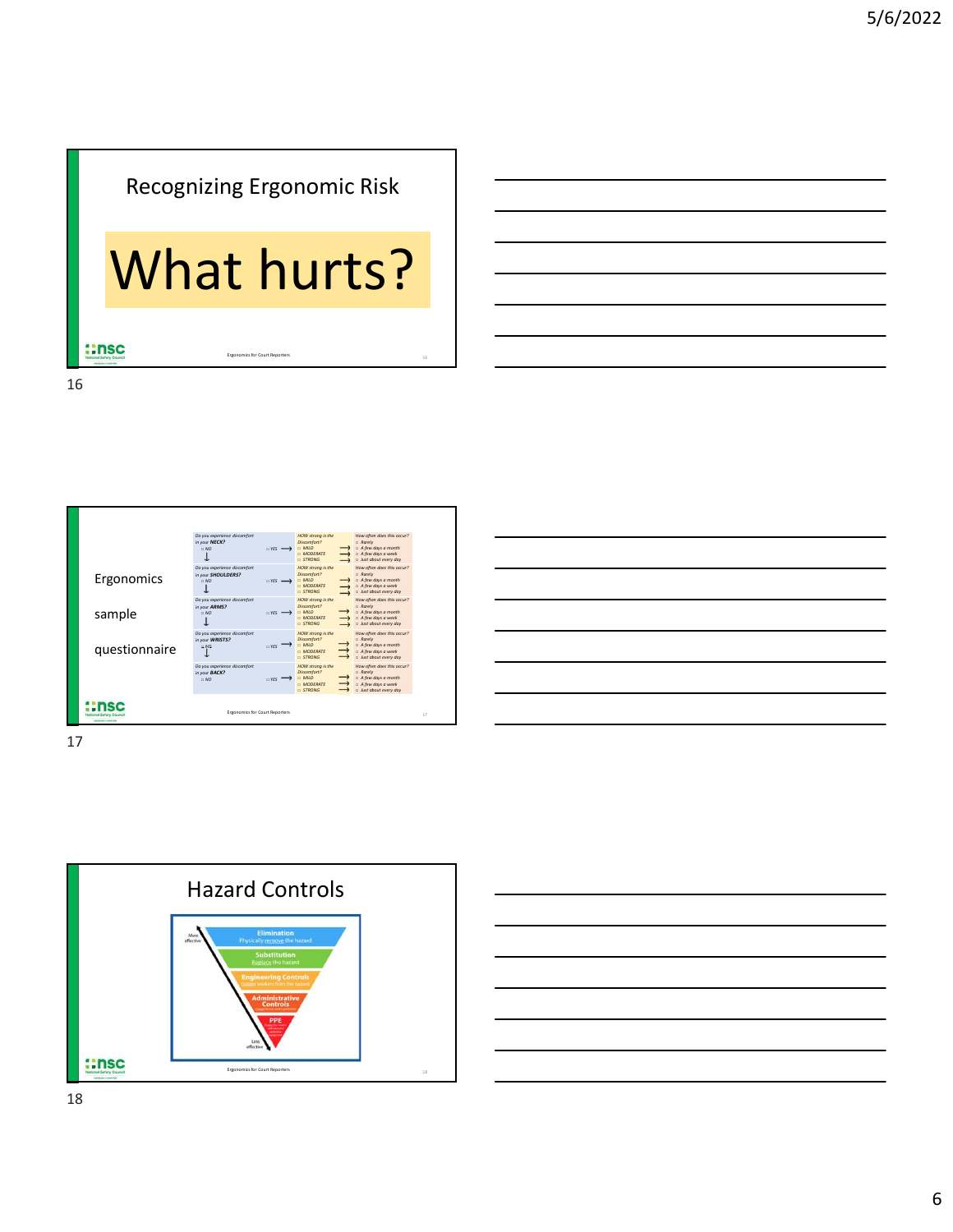

Administrative Controls  $\overline{\phantom{a}}$  .  $\circ$ Medical oversight Training Scheduled breaks or job rotation Stretching Encourage reporting **::nsc** Ergonomics for Court Reporters